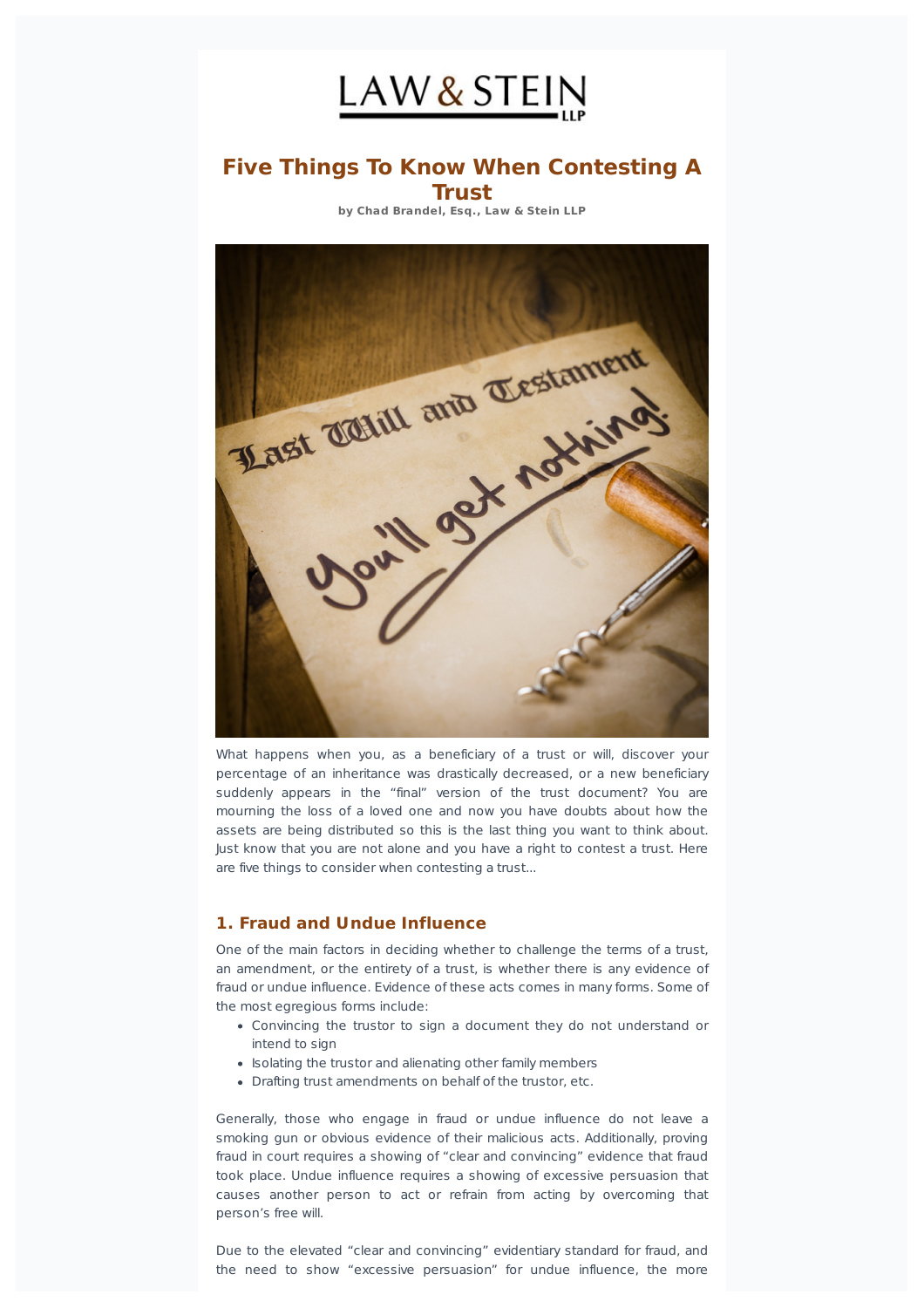evidence of these or other fraudulent acts, the stronger the case will be. In other words, it requires more than just suspicion and gossip to hold up as fraud or undue influence.



#### **2. Lack of Capacity**

Another distinct type of trust contest, which often times overlaps with fraud or undue influence, is a claim that the trustor lacked the mental capacity to execute the challenged trust or trust amendment. This claim is often associated with a healthcare provider's diagnosis of Alzheimer's, dementia or some other type of condition effecting one's mental function, however, the mere diagnosis of a mental disorder is not sufficient in and of itself to support a lack of capacity claim.

There are two different legal standards for evaluating mental capacity:

1. When a simple trust or will is at issue, the court will evaluate whether the individual understood the nature of the trust or will, the nature of his/her property, his relationships with heirs, and the presence of delusions or hallucinations.

2. If the trust document at issue is more complex, the elevated standard used to evaluate contracts is used analyzing a number of factors such as alertness, orientation, short and long term memory, recognition of familiar objects, the presence of delusions or hallucinations, the ability to modulate mood, among others.

The presence or absence of one or more of these factors does not automatically mean a person lacks mental capacity. It has to be shown that the person was suffering from, or lacked certain abilities, at or around the time the trust or trust amendment was executed.

## **3. Can You Challenge A Trust Document If You Were Written Out?**

In order to challenge a trust document, a person must have legal standing to do so. For someone challenging the distribution of inheritance under a trust document, this means you need to be a beneficiary of the trust being challenged.

But what if a trust amendment disinherits you from the trust? Do you still have standing to challenge the trust based on fraud, undue influence or lack of capacity? The California Supreme Court recently decided you do.

In the case, Barefoot v. Jennings, which was decided by the California Supreme Court in January 2020, the Court held, "we conclude that claims that trust provisions or amendments are the product of incompetence, undue influence, or fraud, as is alleged here, should be decided by the probate court, if the invalidity of those provisions or amendments would render the challenger a beneficiary of the trust. [Citation omitted.] So when a plaintiff claims to be a rightful beneficiary of a trust if challenged amendments are deemed invalid, she has standing to petition the probate court under section 17200."

The California Supreme Court recognized the inequity that could result if a beneficiary was prohibited from challenging a trust based on an invalid trust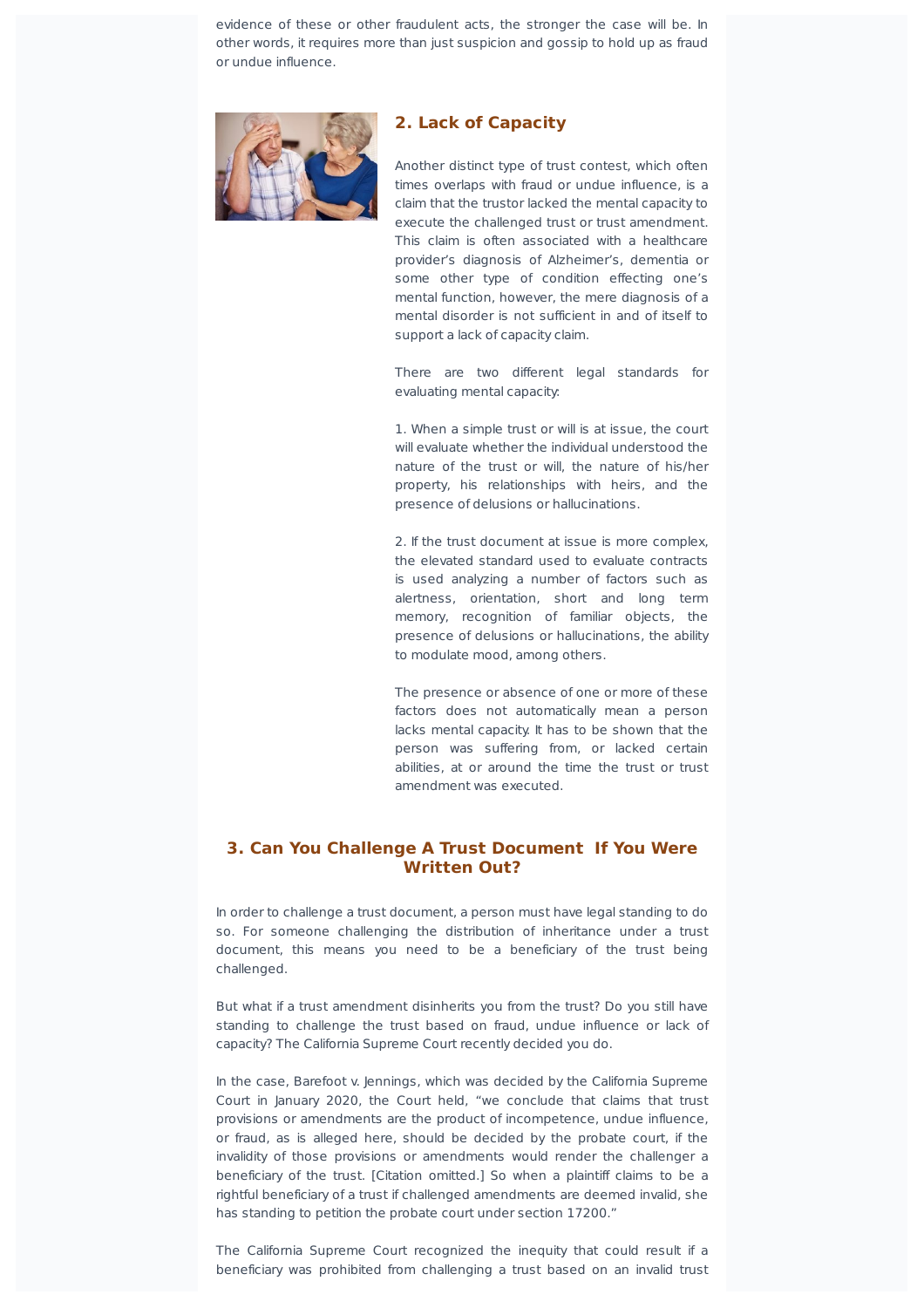amendment obtained through fraud, undue influence or lack of capacity that disinherited an interested beneficiary. If this happened to you, the law is now settled allowing you to move forward with your claim to correct any injustice resulting from fraud, undue influence or lack of capacity.



## **4. Don't Procrastinate**

A trust contest must be commenced within 120 days after a trust beneficiary receives notice of their inheritance from the trust, usually in the form of a letter stating the trustee is providing notice of the trust administration. If you believe fraud, undue influence or lack of capacity claims have effected your right to inheritance, it is important to consult with an inheritance dispute attorney soon after death.

Once hired, your attorney will work with you to develop a strategy for the case. You may be advised to file the lawsuit right away and be the first one into the courthouse. Or, depending on the facts of the case, your inheritance dispute lawyer may recommend sending a letter to the attorney representing the person you are disputing with, a request for information. Depending upon the information you receive (or do not receive), you may decide to file suit.

In most instances, you have a limited time to contest the will and if you do not do so within that time frame you are barred from bringing an action.

#### **5. No Contest Clause**

Some trusts contain a "no contest clause." Under a no contest clause, if a beneficiary contests a trust, they must do so with "probable cause,"although each no contest provision may be worded differently. If the person who challenges or contests the validity of a trust loses the lawsuit, and the judge believes that the suit was not brought with "probable cause," then the beneficiary could potentially forfeit some or all of their inheritance under the trust.

A trust is set up to hold ownership of property and assets, which then get distributed to heirs or beneficiaries upon death or the trustor becomes incapacitated. When this trust has been mismanaged, you have every right to consult with an inheritance dispute attorney, share your story, and fight for what was rightfully intended.



#### **We look forward to serving you & wish you the best**

Contact us directly to speak with someone who can help and answer your questions: T (949) 501-4800 Or send us a private email at the link below and we will respond promptly: info@lawandsteinllp.com Visit our website for more information and to review our partner and attorney bios: www.LawandSteinllp.com